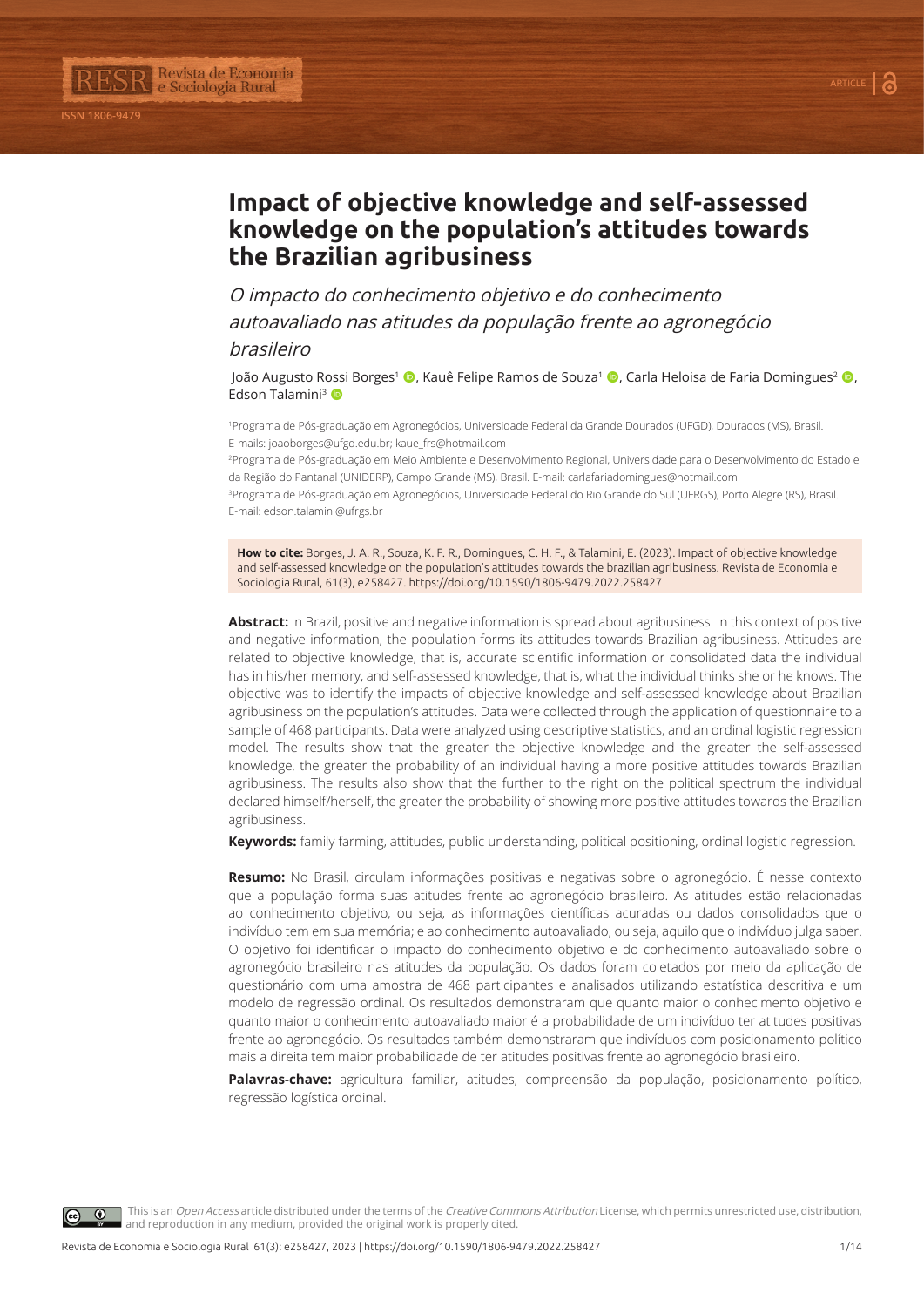#### **1. Introduction**

Brazil exports part of its agricultural and livestock production to over 150 countries. This makes agribusiness the basis of the Brazilian economy, in addition to contributing to global food security (Brasil, 2021). However, Brazilian agribusiness is also commonly associated with environmental and social problems, such as deforestation and conflicts in indigenous lands (Rajão et al., 2020; Sauer, 2018). In this context of conflicting positive and negative information and data about agribusiness in Brazil, the Brazilian population shapes its attitudes towards this subject.

This information and positive and negative data, when circulating among the population, affect the knowledge that individuals have on the subject. One should consider that attitudes, in turn, may be related to two types of knowledge: objective knowledge, defined as accurate scientific information or consolidated data the individual has in his/her memory, and selfassessed knowledge, that is, what the individual thinks she or he knows (Park et al., 1994). It is possible, for example, that individuals believe they have a great knowledge about a topic or object, when in fact they have a low objective knowledge (Kardes & Sanbonmatsu, 1993; Kruger & Dunning, 1999), which may possibly also occur in relation to Brazilian agribusiness. It is also possible that this information, positive or negative, may be received in different ways depending on the receiver (Vallone et al., 1985).

Although the population's attitudes towards Brazilian agribusiness are unexplored in the literature, the meaning of this term is controversial and subject of debate in academic circles and in Brazilian political speeches. For the sake of clarity, it is briefly presented how the term agribusiness was incorporated in Brazil.

Originally, the term agribusiness refers to the sum of all operations involved in manufacture and distribution of farm supplies, production operations on the farm, and the storage, processing, and distribution of farm commodities (Davis & Goldberg, 1957). The concept departs from the idea that agriculture was in time of changes, in which the adoption of new technologies based on science was a path to rural development (Melo, 2018). However, in Brazil the meaning of the term is debatable. There are those in who associate agribusiness only with large rural producers and large corporations. In this case, agribusiness would be opposed to family farming (Sauer, 2008; Valente, 2008). In fact, in the academic circle, some intellectuals argue that the term agribusiness was incorporated in Brazil as a substitute of "latifúndio", which is based, according to these intellectuals, on land concentration and exploration (Melo, 2018). Hence, they argue that the term was incorporated to improve the image of large properties (Melo, 2018; Sauer, 2008). Others argue that agribusiness includes all rural producers regardless of the size of their properties (Caume, 2009; Silva & Breitenbach, 2013). Intellectuals who share this vision of agribusiness argue that family farming and rural settlers do business and therefore are part of agribusiness (Valente, 2008). This discussion is important because it somehow influences political discourse and public policies. It is common in Brazil that left-wing political parties support the former meaning of agribusiness and right-wing parties support the later (Valente, 2008). It is acknowledged that this debate in the academic circle is far from an end and that the term "agribusiness" is controversial, but in this research the focus is not conceptual. The main interest is in understanding the population's attitudes towards Brazilian agribusiness, as it is known that individuals shape their attitudes even when there is no precise definition of the topic (Betsch et al., 2001).

Understanding the population's attitudes towards agribusiness is necessary as it affects electoral discussions and proposals and the development of government policies for the sector. It is known, for example, that large political parties tend to address issues in electoral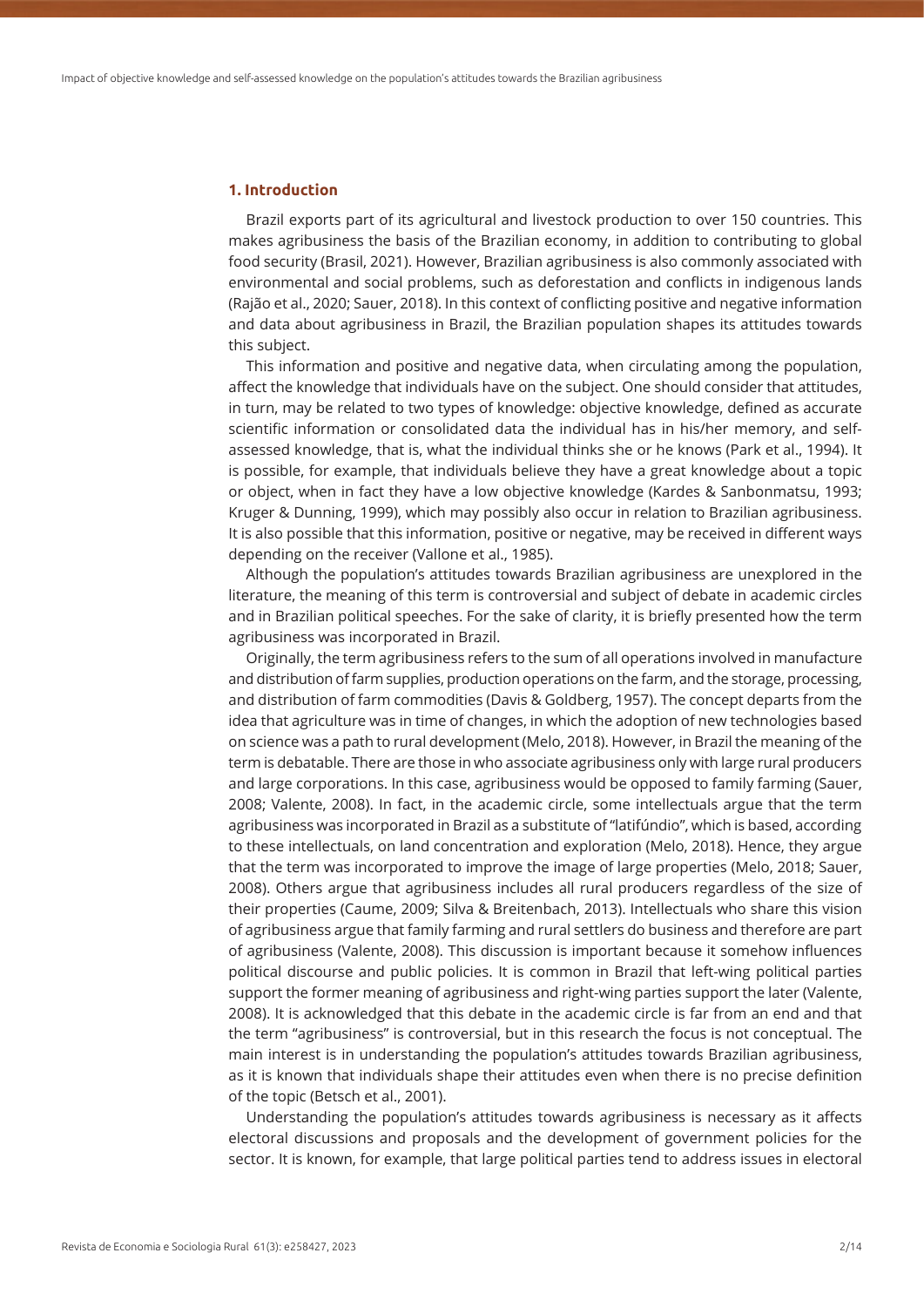campaigns that have a greater convergence of opinion among the population for fear of losing votes (Dragu & Fan, 2016). Other studies have shown that the population's attitudes towards certain issues, such as genetically modified organisms, affect the formulation of public policies and investments related to these products (Zhao et al., 2019).

Previous literature has shown that populations' attitudes are related to different factors. However, in this research, the objective is to identify the impacts of objective knowledge and self-assessed knowledge about Brazilian agribusiness on the population's attitudes towards agribusiness. Both objective and self-assessed knowledge are related to attitudes (Fernbach et al., 2019; McPhetres et al., 2019; Motta et al., 2018). Thus, this research seeks to answer the following questions: do individuals who show a more positive attitudes towards Brazilian agribusiness have a greater or a lesser objective knowledge about agribusiness compared to those who show more negative attitudes? Do individuals who show a more positive attitudes towards Brazilian agribusiness have more or less self-assessed knowledge about the topic compared to those who show more negative attitudes? It is expected that the answers to these questions help decision-makers to develop more assertive informational policies for the sector.

## **2. Materials and methods**

#### **2.1 Sample and questionnaire**

To achieve the proposed objective, this study used an online questionnaire applied to 600 participants. Data collection was carried out from September to October 2020 by a specialized company that holds a panel of respondents. The online recruitment of participants does not allow the portion of the Brazilian population without internet access to participate in the survey; therefore, readers are encouraged to interpret the results considering this limitation. Furthermore, it is possible that this study's sample differs from the Brazilian population in demographic characteristics. For this reason, the section 3.1 presents a brief comparison between the demographic characteristics of the sample and those of the Brazilian population. This comparison considered the variables age, gender, monthly income/social class, education, and region where people live.

The questionnaire was divided into two sections (Annex 1) 1. In the first section of the questionnaire, the demographic characteristics were collected: age (open response), gender (male/female/other), social class/monthly income (class A - above BRL 15,676.00 / class BRL - between R\$ 5,226.00 and BRL 15,675.00 / class C - between BRL 2,091.00 and BRL 5,225.00 / class D - between BRL 1,046.00 and BRL 2,090.00 / class E - up to BRL 1,045.00), education level (incomplete elementary school / complete elementary school / incomplete high school / complete high school / incomplete higher education / complete higher education / incomplete graduation education / complete graduation), and region of Brazil where the respondent lived (South, Southeast, Midwest, Northeast, North). Before starting the second section, the participants read a brief explanatory text on how the scales should be used in the responses (Annex 1).

In the second section, self-assessed knowledge, objective knowledge, participants' attitudes towards Brazilian agribusiness, and political positioning were collected. Self-assessed knowledge was measured by indicating the participant's level of knowledge about Brazilian agribusiness using a seven-point scale, where 1=vague understanding and 7=high understanding. To measure objective knowledge about Brazilian agribusiness, 41 statements were presented. Participants

<sup>1</sup> Annex 1 shows only the questions that were used to fulfill the objective, but other questions were also asked. The complete questionnaire can be obtained by contacting the first author.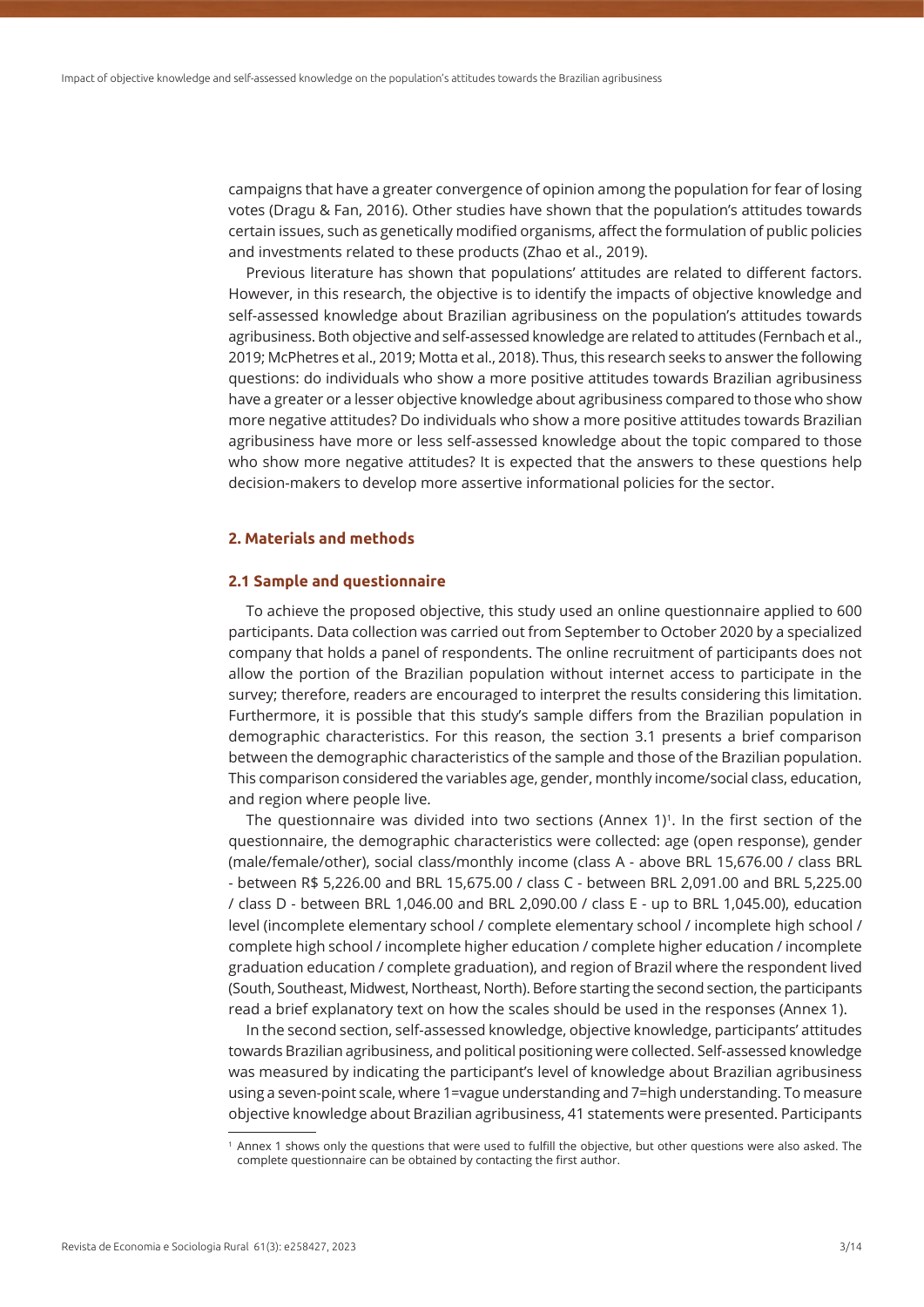indicated the level of veracity of each statement using a seven-point scale, where 1=definitely false and 7=definitely true. The statements were based on official data and consolidated scientific information on rural production and the economic, social, and environmental dimensions of Brazilian agribusiness. This information was validated by experts in the Brazilian agribusiness. In the section that measured objective knowledge, a question was added to assess the degree of attention while filling out the questionnaire. Participants should mark the answer "maybe false" for one of the statements. Participants who were not attentive were excluded from the sample.

To measure attitude, one item was used: "In your opinion, Brazilian agribusiness is:", and participants indicated their opinion of Brazilian agribusiness using a seven-point scale, where 1=very poor and 7=very good. Finally, the political position was measured by the question: "Politically, you consider your positioning:", and the participants indicated their positioning using a seven-point scale, where 1=totally left-wing and 7=totally right-wing.

Before applying the questionnaire, a pre-test was carried out with 24 individuals (different educational levels) to ensure that the final version contained questions that were easily understood by the participants.

#### **2.2 Data analysis**

Data were analyzed in two steps. In the first step, descriptive statistics was used to demographically characterize the sample and the main results regarding measurements of attitude, self-assessed knowledge, and objective knowledge. In this first step, a variable was also created to represent objective knowledge. For each of the 41 objective knowledge statements about Brazilian agribusiness evaluated using a seven-point scale a score ranging from -3 to 3 was assigned according to the alternative indicated by the participant. For example, for a statement whose answer was false, if the participant checked "definitely false" it would receive a score of "3;" if it checked "not sure," it would receive a score of "0;" if it checked "definitely true," it would receive a score "-3." Subsequently, the scores of the 41 statements were summed, resulting in a single score per participant in relation to objective knowledge that could range from -123 to +123.

At this step, groups of participants with negative, impartial, and positive attitudes towards Brazilian agribusiness were created. In the negative attitudes group were the participants who answered 1, 2, or 3 on the scale used to measure attitude; in the impartial attitudes group are the participants who answered 4; and in the positive attitudes group are the participants who answered 5, 6, or 7. This procedure reduces the amount of information, but less than 5% of the participants answered in the negative extreme of the item used to measure attitude. Keeping them in separate groups could result in complex analyses of the ordinal logistic regression model (see next paragraph). It is argued, therefore, that this procedure allowed simplicity in interpreting the model's results.

In the second step, an ordinal logistic regression model was tested. The dependent variable was attitude, and the independent variables were objective knowledge, self-assessed knowledge, and political positioning. Political positioning was included as a control variable. Age, gender, monthly income, education level, and region where the person lives were not included in the model as control variables because results of univariate statistical tests conducted a priori did not show significant effects of these variables on attitudes at a 15% significance level<sup>2</sup>. Analyses were performed using the software IBM SPSS Statistics for Windows, version 20.0.

<sup>&</sup>lt;sup>2</sup> To verify whether these variables could affect attitudes, alternative models that included them as independent variables were tested. However, the coefficients of these variables were not significant in alternative models.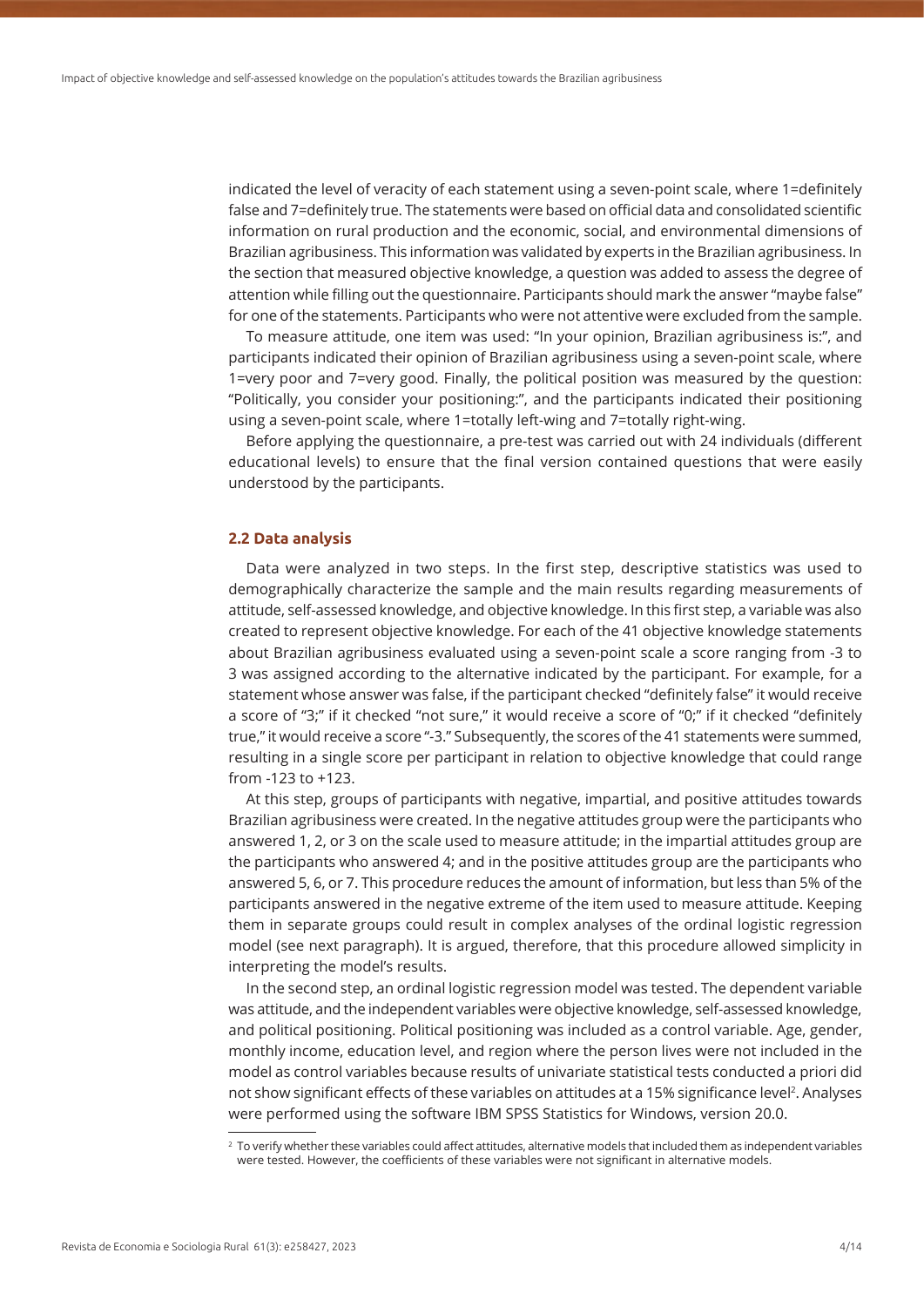#### **3. Results**

#### **3.1 Demographic characteristics of the sample**

The initial sample consisted of 600 participants. However, 132 were excluded for not having marked the correct alternative for the question that tested attention while answering the questionnaire. Therefore, the final sample consisted of 468 participants. Table 1 shows the demographic characteristics of these participants. The mean age of participants was 35.8 years, with a standard deviation of 13.5 years.

Compared with demographic data for the Brazilian population, as reported in the National Household Survey (PNAD) (Instituto Brasileiro de Geografia e Estatística, 2021), the sample had some discrepancies. The mean age of the sample was higher than that of the Brazilian population, which is 32.6 years old. Obviously, one of the factors that led the sample to show a mean age higher than that of the Brazilian population is that children under 16 years of age did not respond to the questionnaire. The sample had a higher percentage of participants in social classes A and B, which together accounted for 19.9% of the sample; this percentage is 14.4% among the Brazilian population. The sample had a lower percentage of participants in social class C compared to the percentage of the population in this class, which is 55%. The sample had a higher percentage of participants in social classes D and E compared to the percentage of the population in this class, which is 25%. As for educational level, the sample had a percentage of participants who have incomplete elementary education of 1.8%; this percentage is around 30% among the Brazilian population. The sample also had a higher percentage of participants who had complete higher education than the Brazilian population: 26.2% and 16.5%, respectively. The sample had a percentage of women of 55.3%, which is higher than the value of 51.8% of women among the Brazilian population. The sample had a percentage of participants who lived in the Southeast region of 49.3%; among the population, this percentage is 42%. The sample had a percentage of participants living in the Northeast region of 20.3%, which is lower than the mean 27% among the general population. The percentages of sample participants living in other regions are similar as those of the Brazilian population. Therefore, readers are encouraged to interpret the results considering that the sample tends have older people, more women, higher income, and higher education levels compared to the Brazilian population. Finally, the percentage of people who declared themselves to be right-wing was greater than those who declared themselves on the left-wing (see Table 1).

#### **3.2 Attitudes, objective knowledge, and self-assessed knowledge**

The results presented in Table 2 show the percentage of participants who answered in each category of the seven-point scale used to measure self-assessed knowledge and the percentage of participants with negative, impartial, and positive attitudes towards Brazilian agribusiness. Overall, the results indicate a slightly high trend of a vague self-assessed knowledge about Brazilian agribusiness. This is because 69.1% of the participants scored 4 or less on the question scale that measured self-assessed knowledge. The results also indicate a high trend of positive attitudes towards Brazilian agribusiness. This is because 77% of participants scored 5 or higher on the scale used to measure attitude, and therefore are in the positive attitudes group. The mean of objective knowledge was 27.5 points, with a standard deviation of 16.7 points. Considering that the objective knowledge score could range from -123 to +123 points, these results indicate a slightly high trend of a high objective knowledge about Brazilian agribusiness.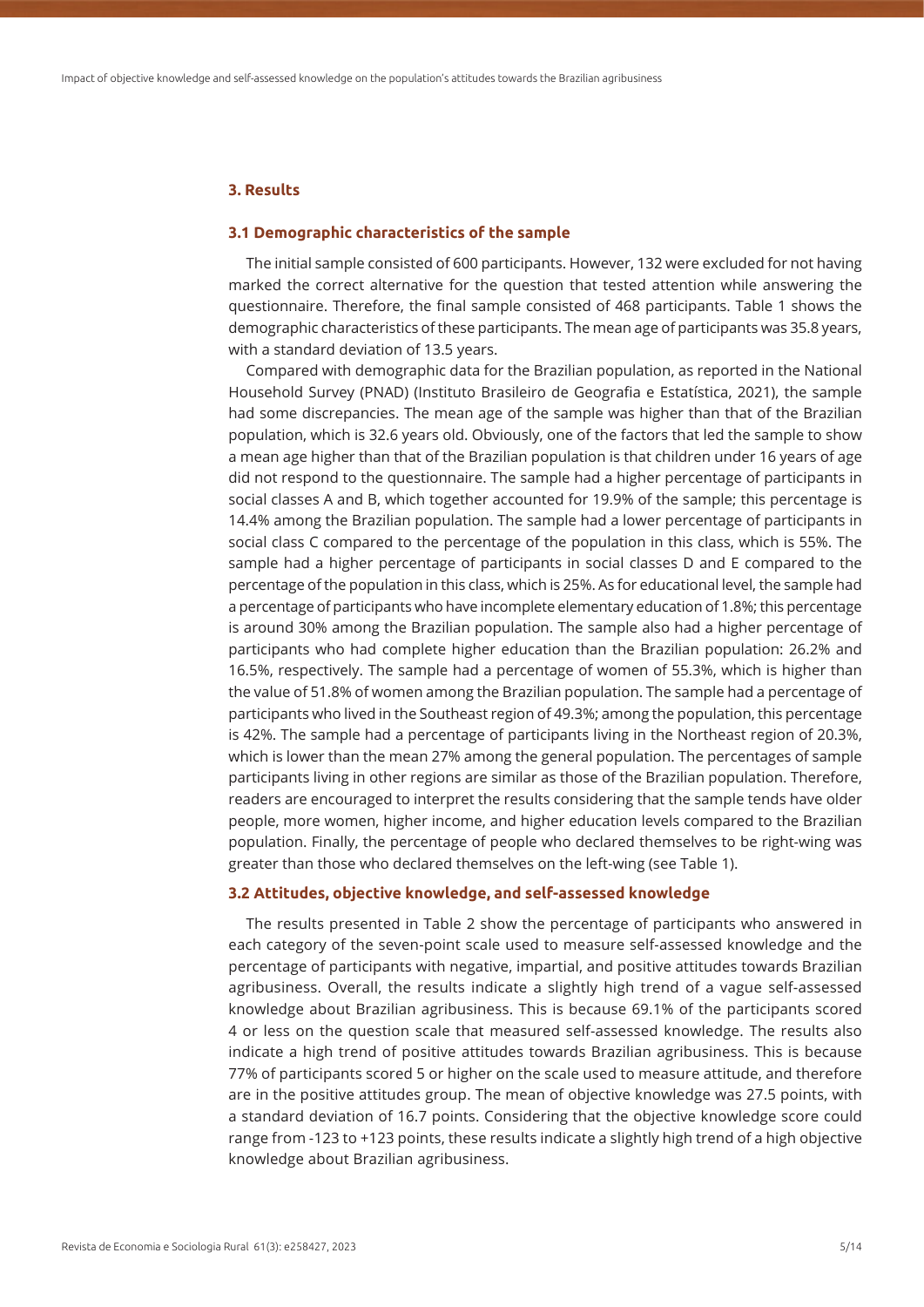| <b>Variable</b>             | <b>Category</b>                          | Percentage (%) |
|-----------------------------|------------------------------------------|----------------|
| Gender                      | Male                                     | 44.7           |
|                             | Female                                   | 55.3           |
| Monthly income/social class | higher than BRL 15,676.00/A              | 3.4            |
|                             | between BRL 5,226.00 and BRL 15,675.00/B | 16.5           |
|                             | between BRL 2,091.00 and BRL 5,225.00/C  | 39.1           |
|                             | between BRL 1,046.00 and BRL 2,090.00/D  | 22.2           |
|                             | up to BRL 1,045.00/E                     | 18.8           |
| <b>Education level</b>      | Incomplete elementary school             | 1.8            |
|                             | complete elementary school               | 2.5            |
|                             | incomplete high school                   | 6.3            |
|                             | complete high school                     | 29.2           |
|                             | incomplete higher education              | 15.7           |
|                             | complete higher education                | 26.2           |
|                             | incomplete graduation                    | 4.8            |
|                             | complete graduation                      | 13.5           |
| Region where you live       | Sul                                      | 15.4           |
|                             | Southeast                                | 49.3           |
|                             | Midwest                                  | 7.7            |
|                             | Northeast                                | 20.3           |
|                             | North                                    | 7.3            |
| Political positioning       | 1 (totally left-wing)                    | 5.6            |
|                             | $\overline{2}$                           | 4.9            |
|                             | 3                                        | 10.7           |
|                             | 4                                        | 37.6           |
|                             | 5                                        | 16.2           |
|                             | 6                                        | 10.9           |
|                             | 7 (totally right-wing)                   | 14.1           |

**Table 1** - Demographic characteristics of the sample.

**Table 2** – Percentages of responses for each category in the scale used to measure self-assessed knowledge and percentage of participants with negative, impartial, and positive attitudes.

| <b>Variable</b>         | Category                | Percentage (%) |
|-------------------------|-------------------------|----------------|
| Self-assessed knowledge | 1 (vague understanding) | 14.3           |
|                         | 2                       | 10.3           |
|                         | 3                       | 14.3           |
|                         | 4                       | 30.2           |
|                         | 5                       | 19.6           |
|                         | 6                       | 5.3            |
|                         | 7 (high understanding)  | 6.0            |
| Attitude                | 1 (negative)            | 10.2           |
|                         | 2 (impartial)           | 12.4           |
|                         | 3 (positive)            | 77.4           |

# **3.3 Impact of objective knowledge and self-assessed knowledge on the population's attitudes towards the Brazilian agribusiness**

The ordinal logistic regression model tested the impacts of objective knowledge, selfassessed knowledge, and political positioning on the population's attitudes towards Brazilian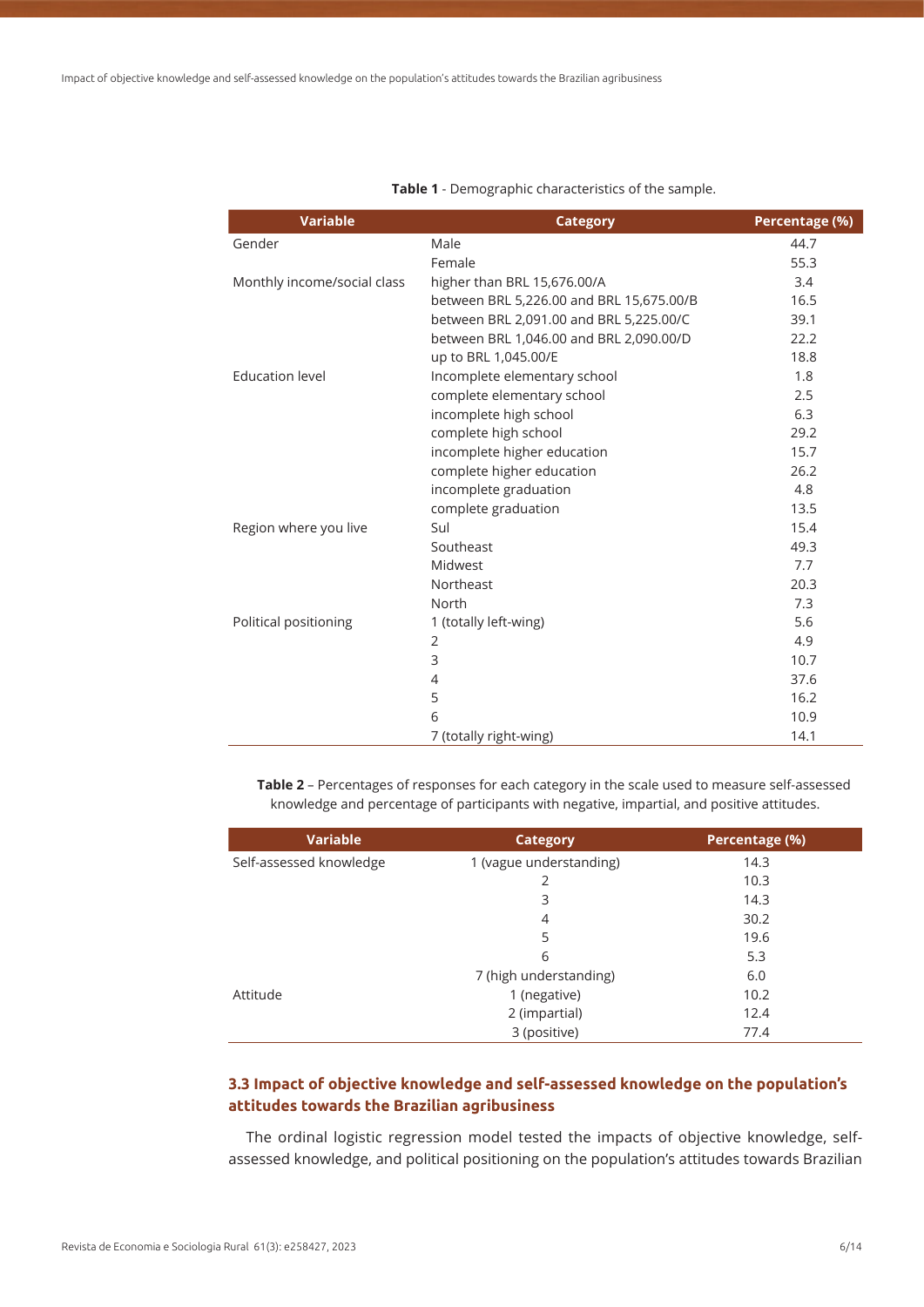agribusiness. The model fit information was  $\chi^2(3)=91.420$ , p<0.000. The information about the fit quality of the model were Pearson's Chi-square test  $\chi^2(805)$ =736.778, p=0.959, and deviation test χ<sup>2</sup>(805)=489.487, p=1.000. Nagelkerke's pseudo R-squared was 0.237. Finally, the parallel line test was  $\chi^2(3)=0.791$ , p=0.852. These results show a satisfactory model and indicate that the assumptions of the ordinary logistic regression model were not violated (Denham, 2016).

Table 3 shows the results of the model's regression coefficients. The three independent variables contributed to the model, with coefficients that were statistically different from zero at the level of P<0.05. The three variables had a positive impact, indicating that the increase in the objective knowledge scale, the increase in the self-assessed knowledge scale, and a more right-wing political positioning results in an increased probability of an individual showing a more positive attitude scale towards to Brazilian agribusiness. The exponential coefficient (β exp) shows the odds ratio of these impacts. For every one-point increase in the objective knowledge scale, there is a 2% increase in the probability that an individual having a more positive attitude. For every one-point increase in the self-assessed knowledge scale, there is a 26% increase in the probability that an individual having a more positive attitude. Finally, for every one-point increase in the political positioning, there is a 93% increase in the probability that an individual having a more positive attitude.

**Table 3** - Regression coefficient model for objective knowledge, self-assessed knowledge, and political positioning on the population's attitudes towards Brazilian agribusiness.

| <b>Variable</b>         |       | <b>Standard</b><br>error | <b>Wald</b> | DF | P     | CI 95%          | $\beta$ (exp) |
|-------------------------|-------|--------------------------|-------------|----|-------|-----------------|---------------|
| Objective knowledge     | 0.017 | 0.008                    | 4.576       |    | 0.032 | $0.001 - 0.032$ | 1.02          |
| Self-assessed knowledge | 0.236 | 0.076                    | 9.652       |    | 0.002 | 0.087-0.385     | 1.26          |
| Political positioning   | 0.659 | 0.086                    | 58.416      |    | 0.000 | 0.490-0.828     | 1.93          |

### **4. Discussion and final considerations**

The objective of this work was to identify the impacts of objective knowledge and selfassessed knowledge about Brazilian agribusiness on the population's attitudes towards the agribusiness. This study applied a questionnaire that measured demographic characteristics, attitudes, objective knowledge, and self-assessed knowledge to a sample of the Brazilian population. The results show that the sample tended to show a vague self-assessed knowledge, a slightly high objective knowledge, and positive attitudes towards Brazilian agribusiness. The results of the ordinary regression model show that the greater the objective knowledge and the greater the self-assessed knowledge, the greater the probability of an individual having a more positive attitudes towards Brazilian agribusiness. Political positioning was included as a control variable, and the results show that the further to the right on the political spectrum the individual declared himself/herself, the greater the probability of showing more positive attitudes towards the Brazilian agribusiness. Next, the main results are discussed in detail, and the implications and limitations of the research are presented.

The first main result refers to attitudes towards Brazilian agribusiness. The question that measured attitude was answered using a scale that captures implicit aspects, what "first comes to mind" of people. The results show that the largest portion of the sample (77.4%) has positive attitudes towards Brazilian agribusiness. A possible explanation for this result is that, when circulating among people, information on the positive aspects of Brazilian agribusiness, such as its economic relevance, stands out more than the negative aspects in the formation of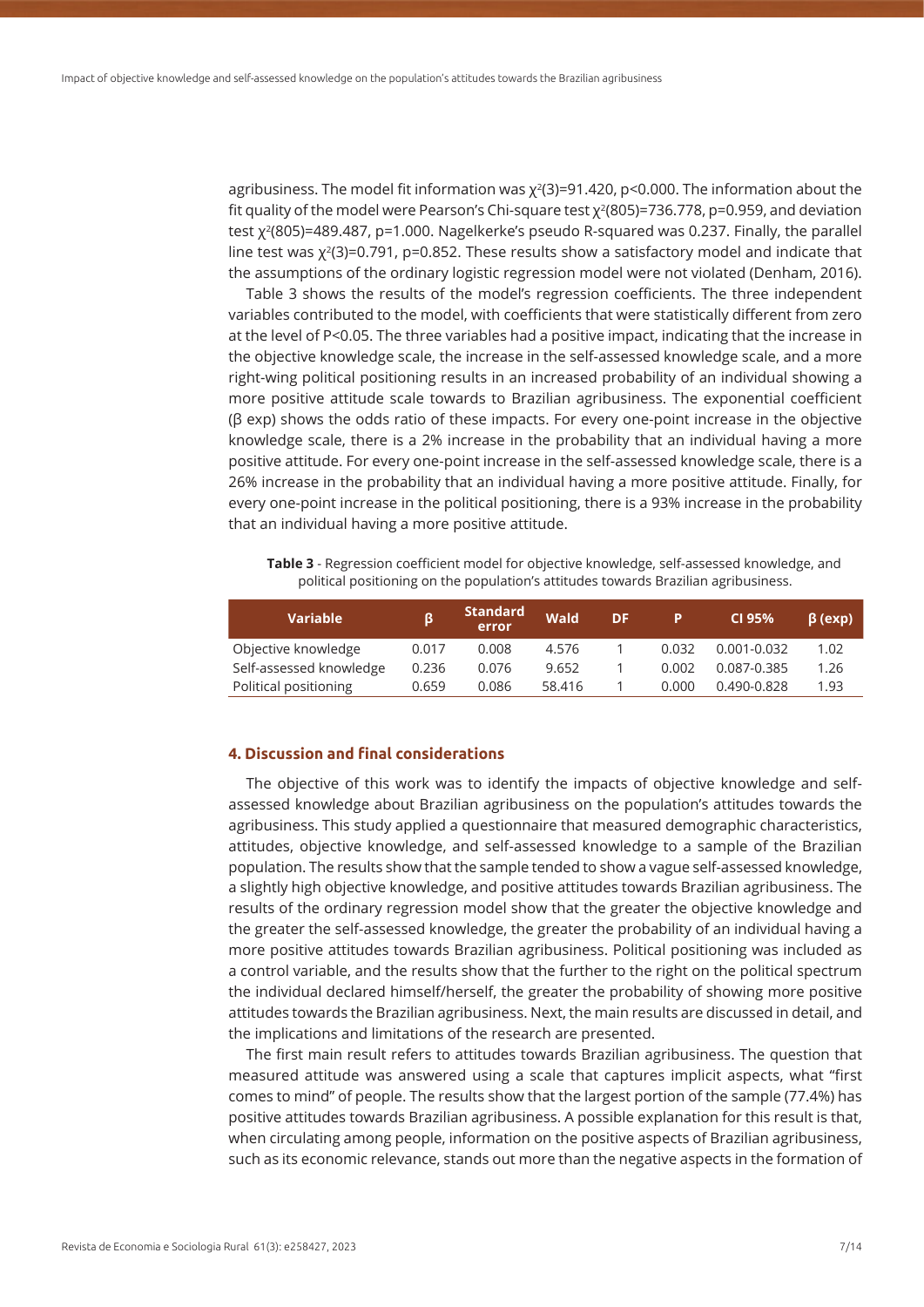attitudes in the largest portion of the population sample. In fact, it is common for the discourse in the main media and in television campaigns that agribusiness is the driver of the Brazilian economy (Bezerra, 2012; Costa & Oliveira, 2020), which indicates that the portion of the Brazilian population that "consumes" this discourse can have their attitudes affected. Another possible explanation is that the portion of the population that shows positive attitudes must understand that environmental and social problems are not generalized to agribusiness as a whole and that negative aspects are specific. It is also possible that this portion of the population shows an interpretation of agribusiness that is beyond the view of social movements that fight for agrarian reform and in some academic segments that family forms of production in agriculture are irreconcilable and incompatible with agribusiness (Caume, 2009).

The second main result refers to the impacts of objective knowledge and self-assessed knowledge on attitudes towards Brazilian agribusiness. The results show that the greater the objective knowledge and the self-assessed knowledge, the greater the probability of an individual showing more positive attitudes towards Brazilian agribusiness. Theoretically, these results confirm similar studies that found a relationship between objective knowledge and selfassessed knowledge and the population's attitudes towards different topics (Fernbach et al., 2019; McPhetres et al., 2019; Motta et al., 2018). However, unlike the results of this study, these studies indicated that a high self-assessed knowledge is associated with extremely positive attitudes but with a low objective knowledge.

The third main result refers to the impacts of political positioning on attitudes towards Brazilian agribusiness. A possible explanation is that individuals with a political position on the left interpret the meaning of the term agribusiness differently than those with a political position on the right. In fact, it is common in the Brazilian political discourse of the political spectrum to the left that agribusiness is associated with large rural producers in opposition to family farming (Sauer, 2008; Valente, 2008). In this discourse, agribusiness is interpreted as a "villain" (Caume, 2009), and therefore individuals who "consume" this discourse tend to show more negative attitudes towards the topic.

Our results show that political positioning is the factor that has the greatest impact on attitudes. This high impact can be explained by confirmation bias and the halo effect (Kahneman, 2012). When the human being's judgment is governed by the confirmation bias, the individual will seek to rely on information that confirms the person's own beliefs, even if this information is of dubious origin or does not have scientific proof. In addition, the halo effect makes the evaluation that individuals have of a certain political authority, whether it is good or bad, affects the judgment of the credibility of the information that this authority transmits.

The results have important implications for the development of information policies in the sector. A decision-maker who wants the attitudes towards Brazilian agribusiness to be more positive must develop strategies that increase the self-assessed and objective knowledge of individuals in relation to the subject. Furthermore, it is essential that critical thinking be increasingly developed among the population. Although the results do not point out which actions would increase the population's level of objective knowledge and critical thinking, including teaching about agribusiness based on scientific evidence in the Brazilian education system could help in this process. These educational actions are important because they help the population to develop attitudes based on scientific evidence (Cui & Shoemaker, 2018; McPhetres et al., 2019). For individuals to develop attitudes based on scientific evidence, it is also important that the media are encouraged to incorporate such evidence into "their speeches" and that the dissemination of fake news is discouraged (Cui & Shoemaker, 2018). However, even performing actions that disseminate objective knowledge about Brazilian agribusiness,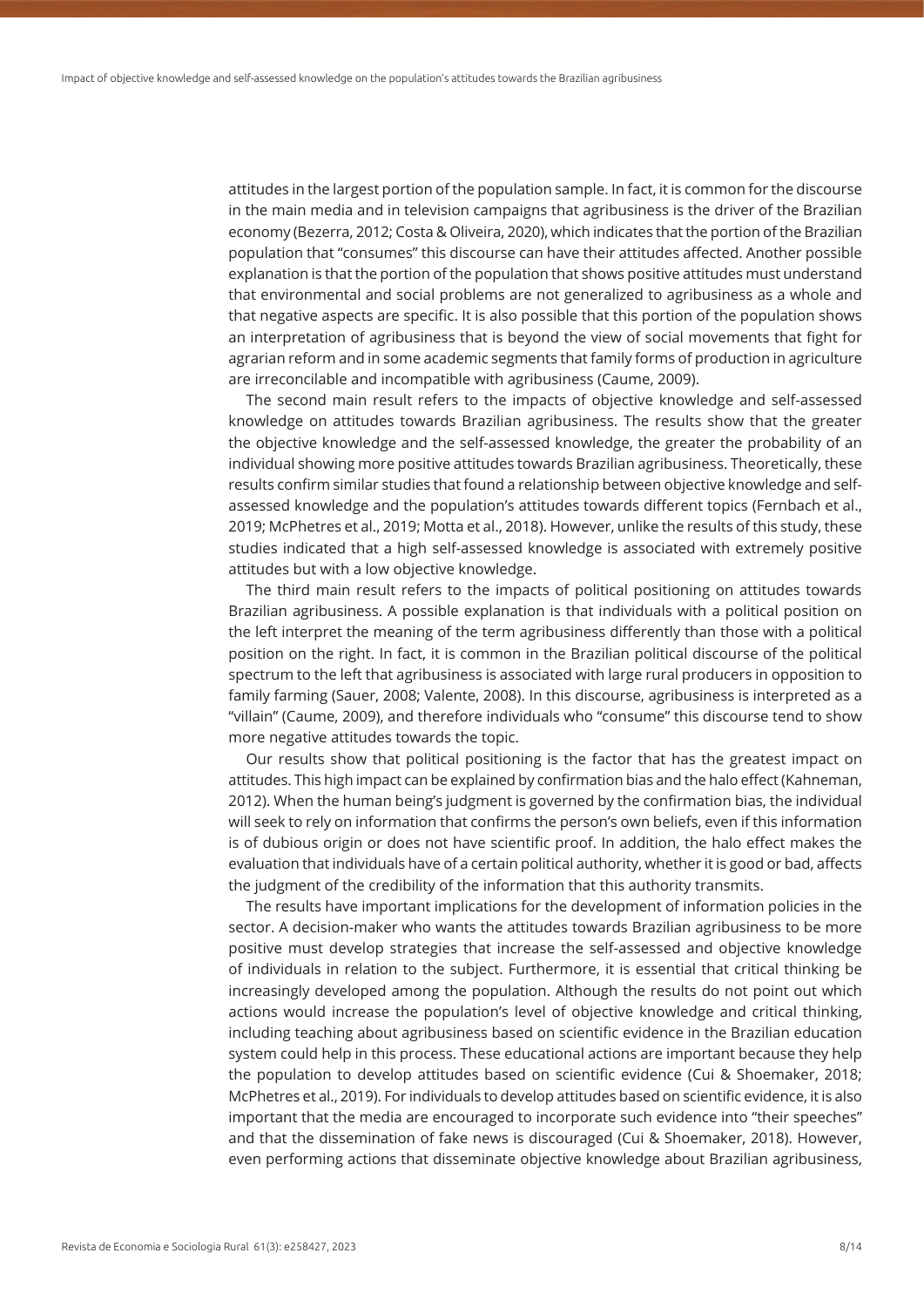one should not expect convergence of attitudes towards the issue, as political positioning will likely continue to affect the population's attitudes. The results show that political positioning is an important predictor of attitudes. This study does not share the opinion that the Brazilian population must necessarily have positive attitudes towards agribusiness; on the contrary, divergent attitudes and opinions must be respected. However, it is necessary that knowledge based on scientific evidence (both positive and negative information) be disseminated among the population, so that individuals can shape their attitudes and decide whether or not to support the agribusiness based on available scientific evidence.

This work has some limitations that should be considered in future research. The first limitation refers to the questions used to measure objective knowledge. Although this study conducted an extensive survey of data and information on Brazilian agribusiness and experts validated the issues, it is possible that not all aspects of agribusiness are included, as the term is obviously broad. It is suggested that future research contemplate other questions to measure objective knowledge and test the impacts on population attitudes. In this regard, it is also important to recognize the idea of knowledge and social imagery (Bloor, 1991). According to this idea it is not possible to separate the knowledge and the society that creates it (Spiess, 2010). Hence, the objective knowledge is embedded in the society that creates it. The second limitation refers to the sample. Compared to the Brazilian population, the participants of this study's sample are older, predominantly women, have a higher income, and are more educated. Therefore, the characteristics of the sample include sources of variation that possibly make it unfeasible to generalize the results. In general, the differences between the demographic characteristics of the population and the sample are related to online recruitment. It is suggested that future studies consider random sampling, as this could improve the representativeness of the sample and provide a more complete scenario of the population's attitudes towards Brazilian agribusiness. It is also suggested that future research explores the meaning that people attach to the concept of agribusiness. In this regard, interviews followed by content analysis of the data might provide a deeper understating of how people interpret the concept of agribusiness.

### **References**

- Betsch, T., Plessner, H., Schwieren, C., & Gütig, R. (2001). I like it but I don't know why: a valueaccount approach to implicit attitude formation. Personality and Social Psychology Bulletin, 27(2), 242-253.
- Bezerra, J. E. (2012). Agronegócio e ideologia: contribuições teóricas. Revista Nera, (14), 112-124.
- Bloor, D. (1991). Knowledge and social imagery Chicago. The University of Chicago Press.
- Brasil. Ministério da Agricultura Pecuária e Abastecimento MAPA. (2021). Painéis de indicadores estatísticos. Recuperado em maio 15, 2021, em http://indicadores.agricultura.gov.br/index. html
- Caume, D. J. (2009). Agricultura familiar e agronegócio: falsas antinomias. REDES: Revista do Desenvolvimento Regional, 14(1), 26-44.
- Costa, D. P. L., & Oliveira, T. P. (2020). Tudo é agro e tá na Globo. Revista DisSoL-Discurso, Sociedade e Linguagem, (12), 62-74.
- Cui, K., & Shoemaker, S. P. (2018). Public perception of genetically-modified (GM) food: a nationwide Chinese consumer study. NPJ Science of Food, 2(1), 1-8.
- Davis, J. H., & Goldberg, R. A. A. (1957). Concept of agribusiness. Boston: Division of Research, Graduate School of Business Administration, Harvard University.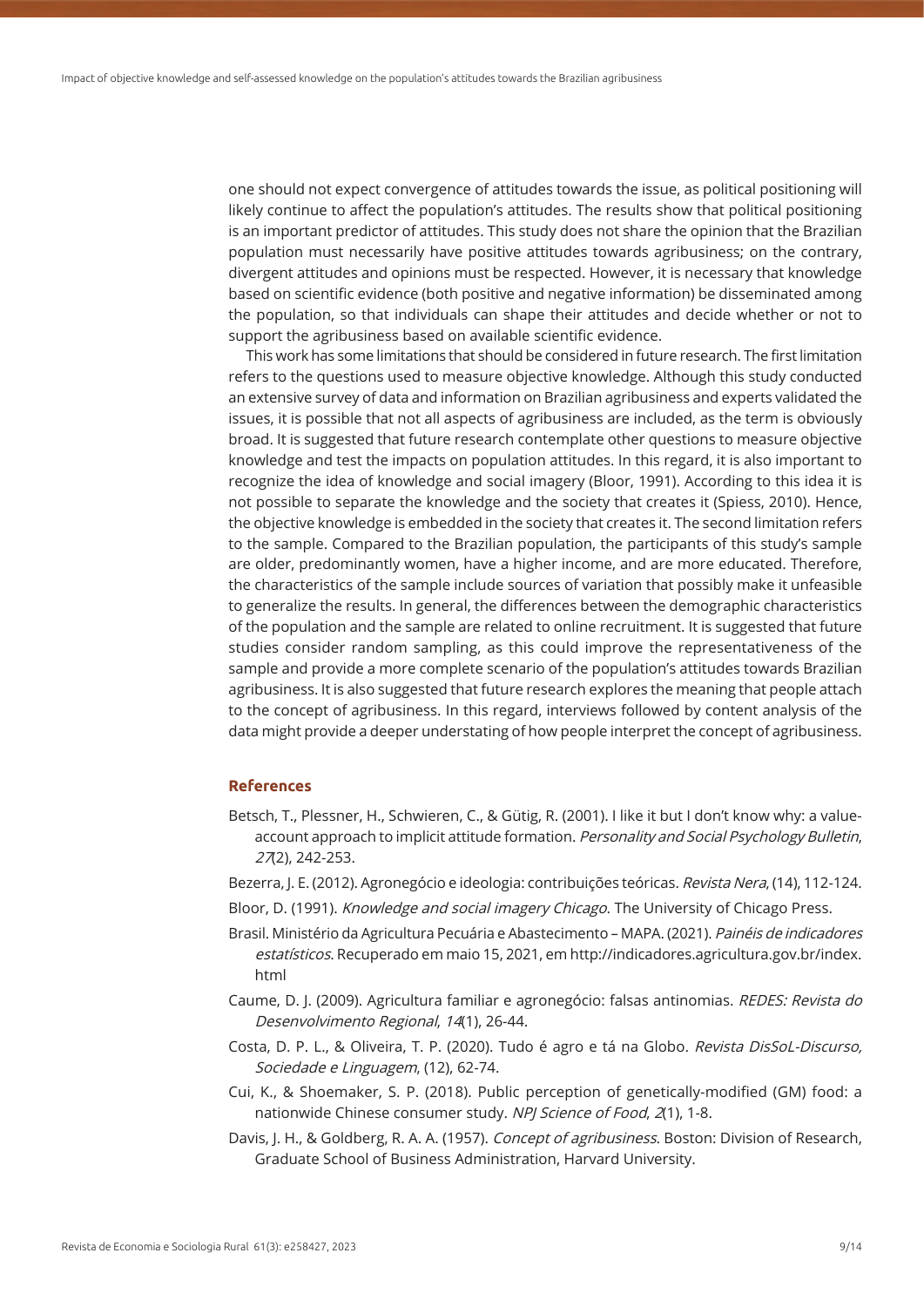Denham, B. E. (2016). *Categorical statistics for communication research.* John Wiley & Sons.

- Dragu, T., & Fan, X. (2016). An agenda-setting theory of electoral competition. The Journal of Politics, 78(4), 1170-1183.
- Fernbach, P. M., Light, N., Scott, S. E., Inbar, Y., & Rozin, P. (2019). Extreme opponents of genetically modified foods know the least but think they know the most. Nature Human Behaviour, 3(3), 251-256.
- Instituto Brasileiro de Geografia e Estatística IBGE. (2021). Pesquisa Nacional por Amostra de Domicílios – PNAD. Recuperado em maio 10, 2021, em https://www.ibge.gov.br/estatisticas/ sociais/educacao/9127-pesquisa-nacional-por-amostra-de-domicilios.html?edicao=9128
- Kahneman, D. (2012). Rápido e devagar: duas formas de pensar (Trad. Cássio de Arantes Leite). Rio de Janeiro: Objetiva.
- Kardes, F. R., & Sanbonmatsu, D. M. (1993). Direction of comparison, expected feature correlation, and the set-size effect in preference judgment. Journal of Consumer Psychology, 2(1), 39-54.
- Kruger, J., & Dunning, D. (1999). Unskilled and unaware of it: how difficulties in recognizing one's own incompetence lead to inflated self-assessments. Journal of Personality and Social Psychology, 77(6), 1121.
- McPhetres, J., Rutjens, B. T., Weinstein, N., & Brisson, J. A. (2019). Modifying attitudes about modified foods: Increased knowledge leads to more positive attitudes. Journal of Environmental Psychology, 64, 21-29.
- Melo, T. S. (2018). A ideologia por trás do termo agronegócio. Revista Pegada, 19, 84-113.
- Motta, M., Callaghan, T., & Sylvester, S. (2018). Knowing less but presuming more: Dunning-Kruger effects and the endorsement of anti-vaccine policy attitudes. Social Science & Medicine, 211, 274-281.
- Park, C. W., Mothersbaugh, D. L., & Feick, L. (1994). Consumer knowledge assessment. The Journal of Consumer Research, 21(1), 71-82.
- Rajão, R., Soares-Filho, B., Nunes, F., Börner, J., Machado, L., Assis, D., Oliveira, A., Pinto, L., Ribeiro, V., Raush, L., Gibbs, H., & Figueira, D. (2020). The rotten apples of Brazil's agribusiness. Science, 369(6501), 246-248.
- Sauer, S. (2008). Agricultura familiar versus agronegócio: a dinâmica sociopolítica do campo brasileiro - texto para discussão. Brasília, DF: EMBRAPA.
- Sauer, S. (2018). Soy expansion into the agricultural frontiers of the Brazilian Amazon: The agribusiness economy and its social and environmental conflicts. Land Use Policy, 79, 326-338.
- Silva, A., & Breitenbach, R. (2013). O debate "agricultura familiar versus agronegócio": as jaulas ideológicas prendendo os conceitos. Extensão Rural, 20(2), 62-85.
- Spiess, M. R. (2010). Conhecimento e imaginário social. Trabalho, Educação e Saúde, 8, 349-351.
- Valente, A. L. E. (2008). Algumas reflexões sobre a polêmica agronegócio versus agricultura familiar - texto para discussão. Brasília, DF: EMBRAPA.
- Vallone, R. P., Ross, L., & Lepper, M. R. (1985). The hostile media phenomenon: biased perception and perceptions of media bias in coverage of the Beirut massacre. Journal of Personality and Social Psychology, 49(3), 577-585.
- Zhao, Y., Deng, H., Yu, C., & Hu, R. (2019). The Chinese public's awareness and attitudes toward genetically modified foods with different labeling. NPJ Science of Food, 3(1), 1-7.

**Received:** November 22, 2021 **Accepted:** May 31, 2022 **JEL Classification:** Q18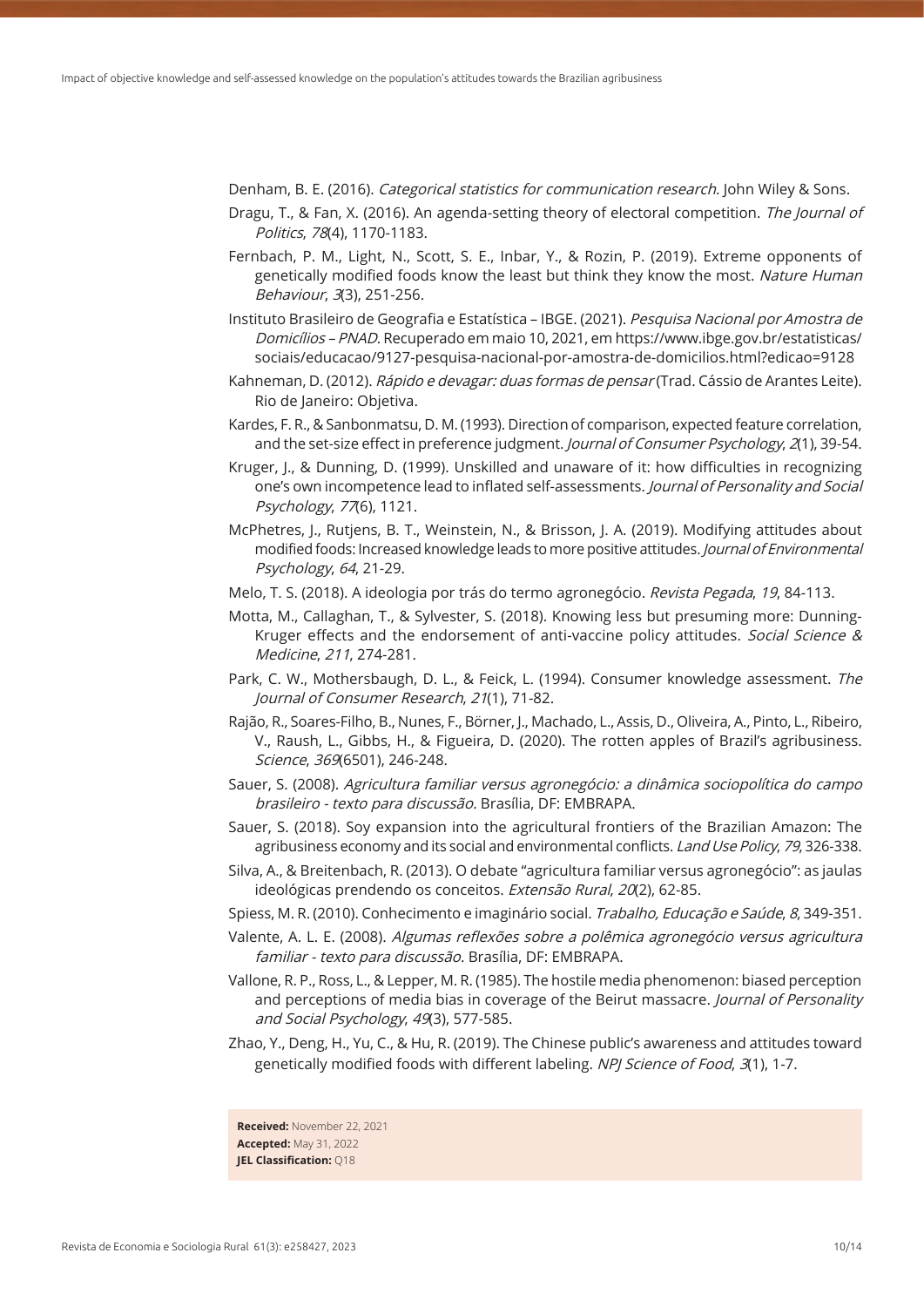#### **Annex 1**

Demographics

- 1- How old are you?
- 2- Gender: ( ) Female ( ) Male ( ) Other
- 3- According to your income, what is your social class?
- ( ) A higher than BRL 15,676.00
- ( ) B class B between BRL 5,226.00 and BRL 15,675.00
- ( ) C class C between BRL 2,091.00 and BRL 5,225.00
- ( ) D class D between BRL 1,046.00 and BRL 2,090.00
- ( ) E class E up to BRL 1,045.00

4- What is your maximum educational level?

Elementary school: ( ) Complete ( ) Incomplete

High school: ( ) Complete ( ) Incomplete

Higher education: ( ) Complete ( ) Incomplete

Graduate education: ( ) Complete ( ) Incomplete

- 5- Region where you live:
- ( ) South
- ( ) Southeast
- ( ) Midwest
- ( ) North
- ( ) Northeast
- Self-assessed knowledge

Next, we will interpret your understanding of agribusiness using a seven-point scale. To ensure you understand the scale, this section explains what the three levels of seven are for the necessary understanding using the example of how a crossbow (weapon) works. Read each description to get an idea of how to use this pattern. As you will see, a 7 implies deep and detailed knowledge, a 1 implies very little knowledge, and a 4 is in between.

Level 7 knowledge: A person with a level 7 knowledge on crossbow can tell you all about their parts and how they work together. This person may say that a crossbow has a rigid and flexible piece of metal like a bow with a string or a strong line; that the crossbow is permanently mounted on a block of wood or metal; and that the wire is pulled back by something that offers a mechanical advantage - a lever, a small block and a crank, or a crank wound around a spool that pulls a wire attached to the main wire. The bowstring is held by a pin connected to a trigger and an arrow is placed in front of it. The pin is directly connected to the trigger, so when you pull the trigger, it rotates around such a point that the end moves down and releases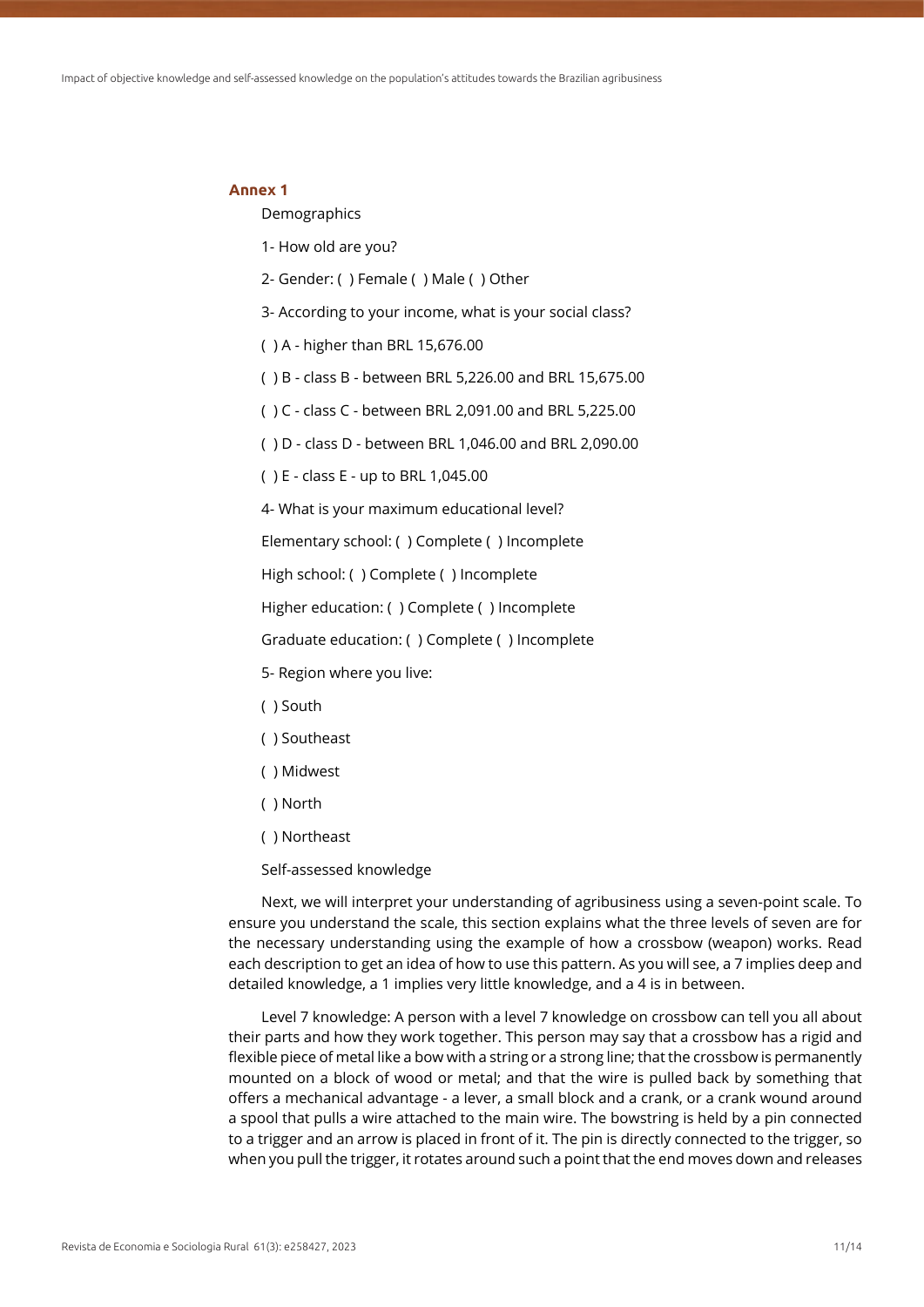the string from the bow. When the pin releases the string, the bow unfolds very quickly, quickly transmitting the energy stored in the flexed bow to the arrow.

Level 4 knowledge: A person with a level 4 knowledge knows that the crossbow is a fixed bow and arrow arrangement; that it has more power than a regular bow and arrow, because it allows pulling the string harder and hooking it instead of holding it, and which is then released by a trigger.

Level 1 Knowledge: A person with a level 1 knowledge knows what a crossbow looks like and what it does (shoots arrows).

Using the scale you just learned, please indicate the level of knowledge you have about Brazilian agribusiness.

Vague Understanding 1 2 3 4 5 6 7 High Understanding

Objective knowledge about agribusiness<sup>3</sup>

Now, a series of statements about Brazilian agribusiness will be presented. Please indicate the answer using the seven-level scale, where 1 is definitely false, 2 is probably false, 3 is maybe false, 4 I am not sure, 5 is maybe true, 6 is probably true, and 7 is definitely true. Please answer the questions as best as you can. Do not use external resources for assistance.

1- All Brazilian agribusiness production is exported. (False).

2- Brazilian agribusiness contributes to the positive balance of the Brazilian trade balance. (True).

3- The main exporting states of agricultural products in Brazil are: Mato Grosso, São Paulo, and Paraná. (True).

4- The main agricultural products exported by Brazil are soy, meat, and forest products. (True).

5- Brazil is the third largest producer of soy in the world. (False).

6- The number of cattle per hectare in Brazil has been decreasing over the years. (False)

7- Bees are important for agricultural production, as in addition to the production of honey and other bee products, they are responsible for pollination. (True)

8- Brazil has government programs aimed to mitigate greenhouse gases. (True)

9- The change in land use was responsible for mitigating the emission of greenhouse gases. (True)

10- By law, rural producers are required to maintain a legal reserve area on their properties in order to contribute to the preservation of the environment. (True)

11- In Brazil, rural technical assistance services are provided solely and exclusively by private entities. (False)

12- Weeds can be fought with pesticides. (True)

13- In Brazil, the bovine herd is bigger than the chicken one in number of animals. (False)

<sup>3</sup> *Correct answers are in parentheses at the end of each statement; the correct answers were presented to the participants only after completing the questionnaire.*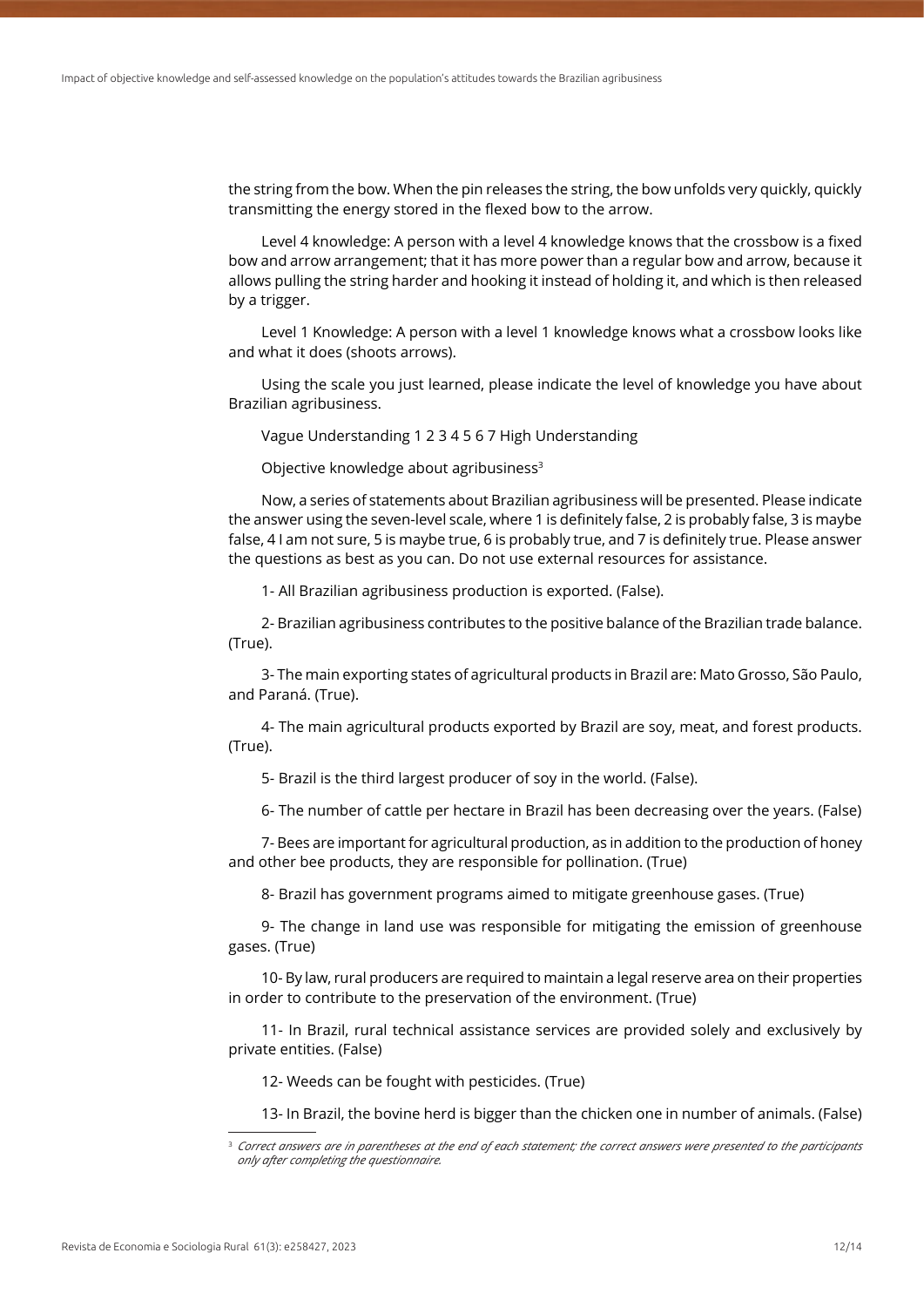14- Brazil has more than 50% of the territory covered with native vegetation. (True)

15- The ABC Plan is a literacy plan for rural producers. (False)

16- Brazil is the main exporter of cellulose in the world. (False)

17- In Brazil, there are more people living in rural areas than in urban areas. (False)

18- The size of the property is a determining factor for the producer to be considered a family farmer. (True)

19- In Brazil, there are exclusive government programs to assist family farmers. (True)

20- The cultivation of vegetable gardens and orchards for their own consumption in urban residences are examples of activities related to family farming. (False)

21- The USA is the main buyer of Brazilian agricultural products. (False)

22- Brazil has programs to fight deforestation and fire in the Amazon and Cerrado regions. (True)

23- Brazilian chicken production is mainly concentrated in the South region. (True)

24- In Brazil, less than half of the territory is occupied by agricultural production. (True)

25- Transgenic animals can carry out photosynthesis. (False)

26- Transgenic foods do not have DNA. (False)

27- Chickens from farms receive hormones that help their growth. (False)

28- Hydroponics is an organic cultivation technique. (False)

29- Agribusiness consists of the large-scale production and marketing of commodities. (False).

30- Artificial insemination is a forbidden technique in bovine reproduction. (False).

31- Biotechnology consists of the study and production of genetically modified organisms. (True).

32- Some species of corn do not have roots. (False).

33- Inoculants are used to facilitate the fixation of nitrogen in the soil. (True).

34- When raising cattle, only dairy cows can be confined. (False).

35- This question is designed to verify whether the questions are being read carefully.

36- Ethanol is an alcohol produced from sugarcane. (True).

37- Pig waste can be used in energy production. (True).

38- Less than half of Brazilian rural properties receive rural technical assistance. (True).

39- Despite having decreased for many years, in recent years deforestation in the Amazon Region has increased again. (True).

40- Most Brazilian rural producers are classified as family farmers. (True).